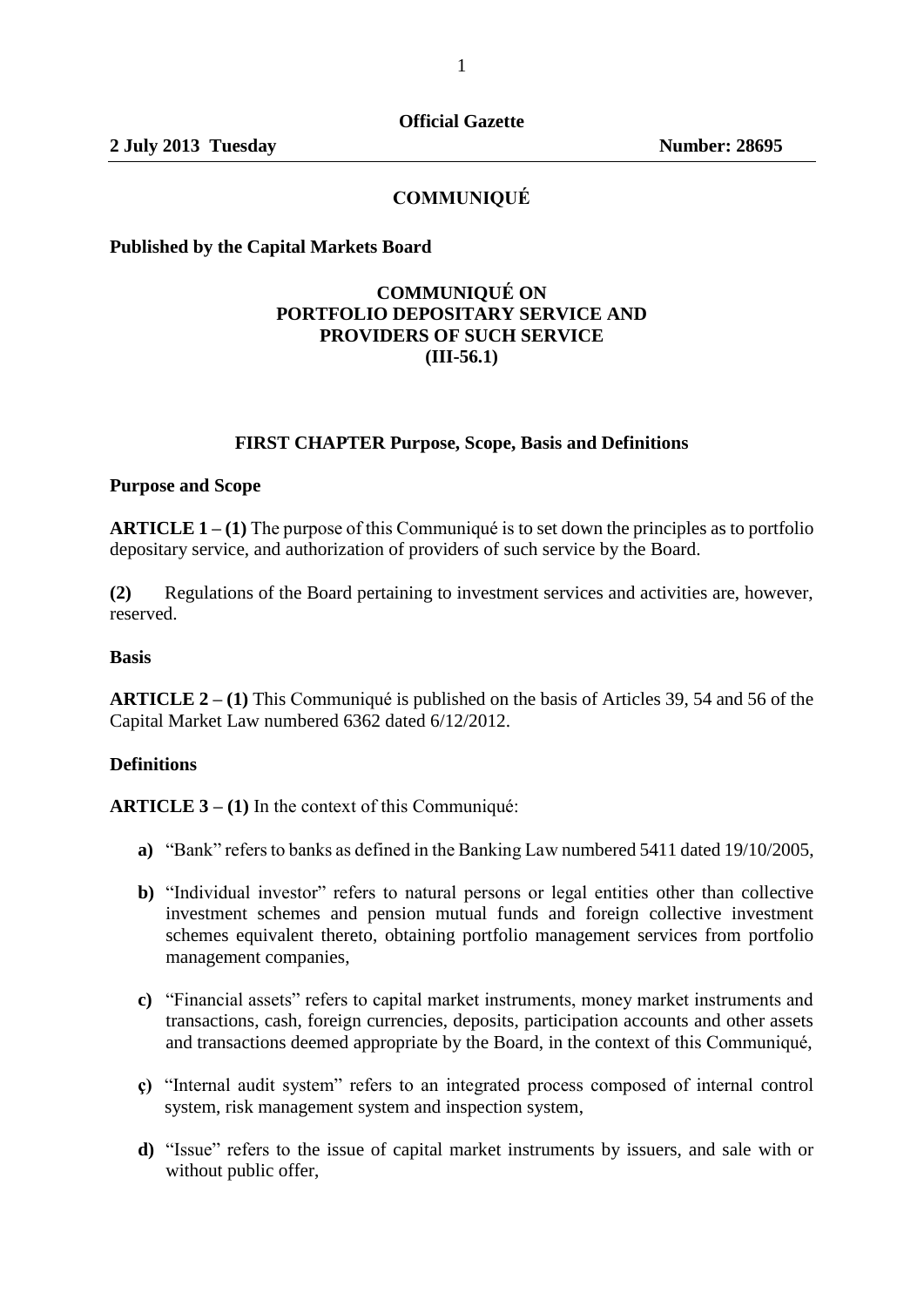- **e) "**Law" refers to the Capital Markets Law no. 6362,
- **f)** "PDP" refers to the Public Disclosure Platform,
- **g)** "Collective investment scheme" refers to investment funds and investment companies founded under the Law,
- **ğ)** "Board" refers to the Capital Markets Board,
- **h)** "CRA" refers to the Central Registry Agency Incorporation,
- **ı)** "Portfolio custodian" refers to Takasbank, and banks and intermediary institutions authorized by the Board in order to provide portfolio depositary services; and
- **i)** "Company" refers to a portfolio management company,

**"**Takasbank" refers to Istanbul Settlement and Custody Bank Incorporation

# **SECOND CHAPTER Principles Relating to Portfolio Depositary Services**

# **Portfolio depositary Service**

**ARTICLE 4 – (1)** Assets included in portfolios of collective investment schemes which are eligible for custody services are required to be kept in custody in portfolio custodians within the framework of principles set forth in this Communiqué. Portfolio depositary service covers the safekeeping of and/or record-keeping of financial assets owned by collective investment schemes, and verification of the ownership, follow up and record-keeping of other assets, and controlling the transactions relating to asset and cash movements, and executing of other duties specified in this Communiqué.

- **(2)** Portfolio custodian:
	- **a)** for financial assets in portfolio of collective investment scheme that may be held in custody, gives custody service for all financial assets which can be registered in financial asset accounts kept directly or indirectly in its records, and for all financial assets which can physically be delivered to portfolio custodian. Those financial assets eligible for safekeeping are required to be kept in accounts to be opened in the name of the relevant collective investment scheme, in such manner to clearly indicate the ownership by collective investment scheme, separately from the portfolio custodian's own accounts.
	- **b)** for other assets, is under obligation to verify the ownership of assets by collective investment scheme, and to keep the records relating to existence of said assets within the framework of information and documents provided by the collective investment scheme or the Company or from outside, and to follow up these records so as to ensure that they are kept updated.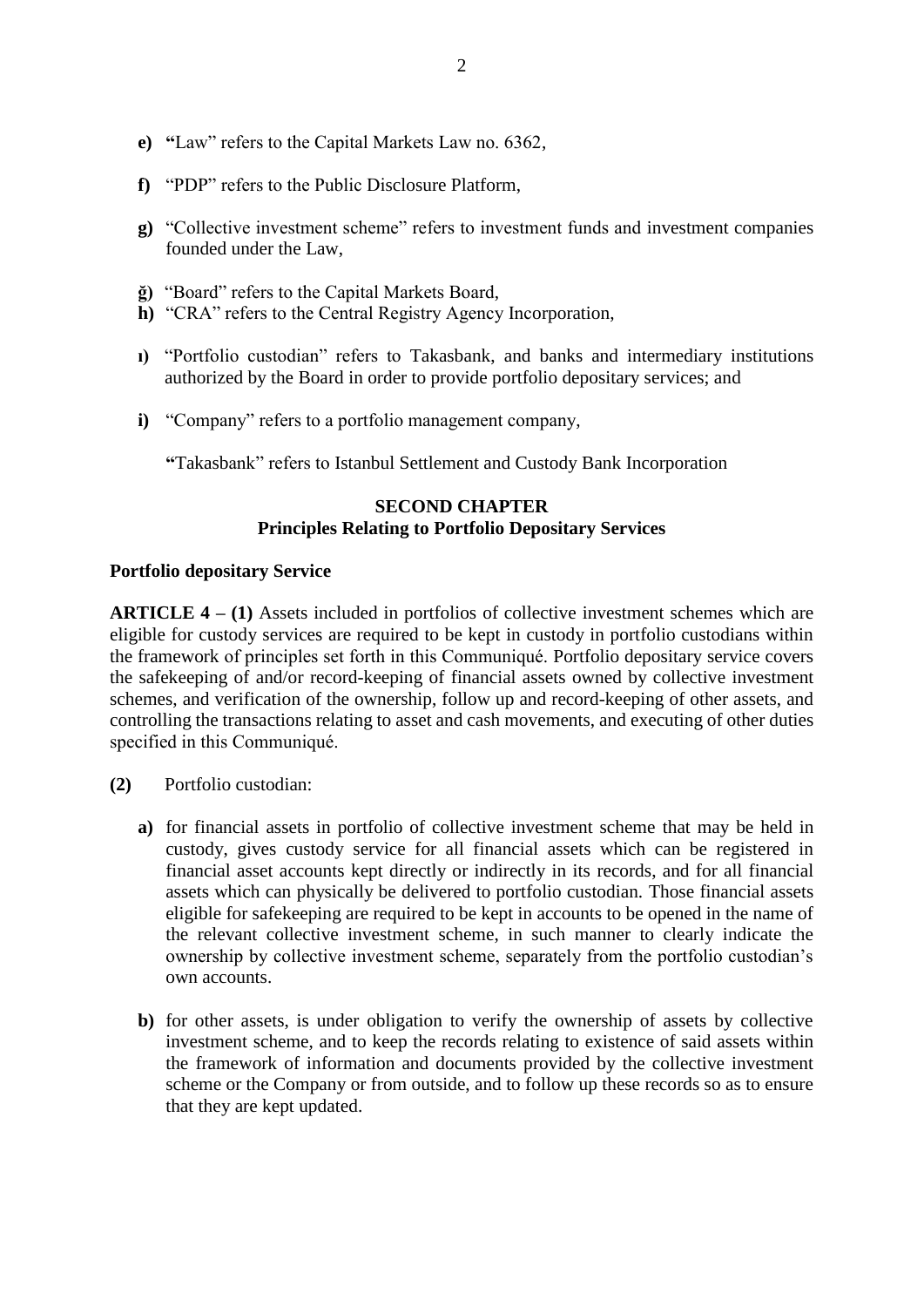**(3)** Assets included in the portfolios of real estate investment companies, infrastructure real estate investment companies, venture capital investment companies and pension investment funds are not required to be kept within the frame of provisions of this Communiqué.

## **Principles on Portfolio depositary Service**

## **ARTICLE 5 – (1)**

- **a)** Financial assets included in the portfolio of collective investment schemes shall be delivered to the portfolio custodian for safekeeping in a separate custody account opened in the name of the relevant scheme,
- **b)** Documents proving the existence and ownership of collective investment schemes regarding the assets in their portfolio which are not eligible for safekeeping, either physically or on dematerialized basis, shall be delivered to the portfolio custodian for registration in the relevant accounts.

**(2)** For each collective investment scheme portfolio, only one portfolio custodian may be appointed.

- **(3)** Portfolio custodian is liable to ensure:
	- a) that the issue and redemption of fund units of investment funds are carried out in accordance with the provisions of the legislation and the fund rules,
	- b) that the issue and redemption of the shares of investment companies with variable capital are carried out in accordance with the provisions of the legislation and the articles of association,
	- c) that the value of a unit for investment funds or a share for investment companies with variable capital are calculated in accordance with the valuation principles determined within the framework of the provisions of the legislation and the provisions of the fund rules or those of the articles of association,
	- **ç)** that the directives of Company, investment company with variable capital, and investment company are carried out on condition that they are not in conflict with the legislation, the fund rules and the articles of association,
	- d) that in transactions involving the assets of collective investment schemes, the amounts arising from obligations are transferred to them within the appropriate period,
	- e) that the incomes of collective investment schemes are used in accordance with the legislation and the fund rules or articles of association,
	- f) that purchase and sale of assets of collective investment schemes, portfolio structures and transactions are in accordance with the legislation and fund rules or articles of association.
- **(4)** Portfolio custodian: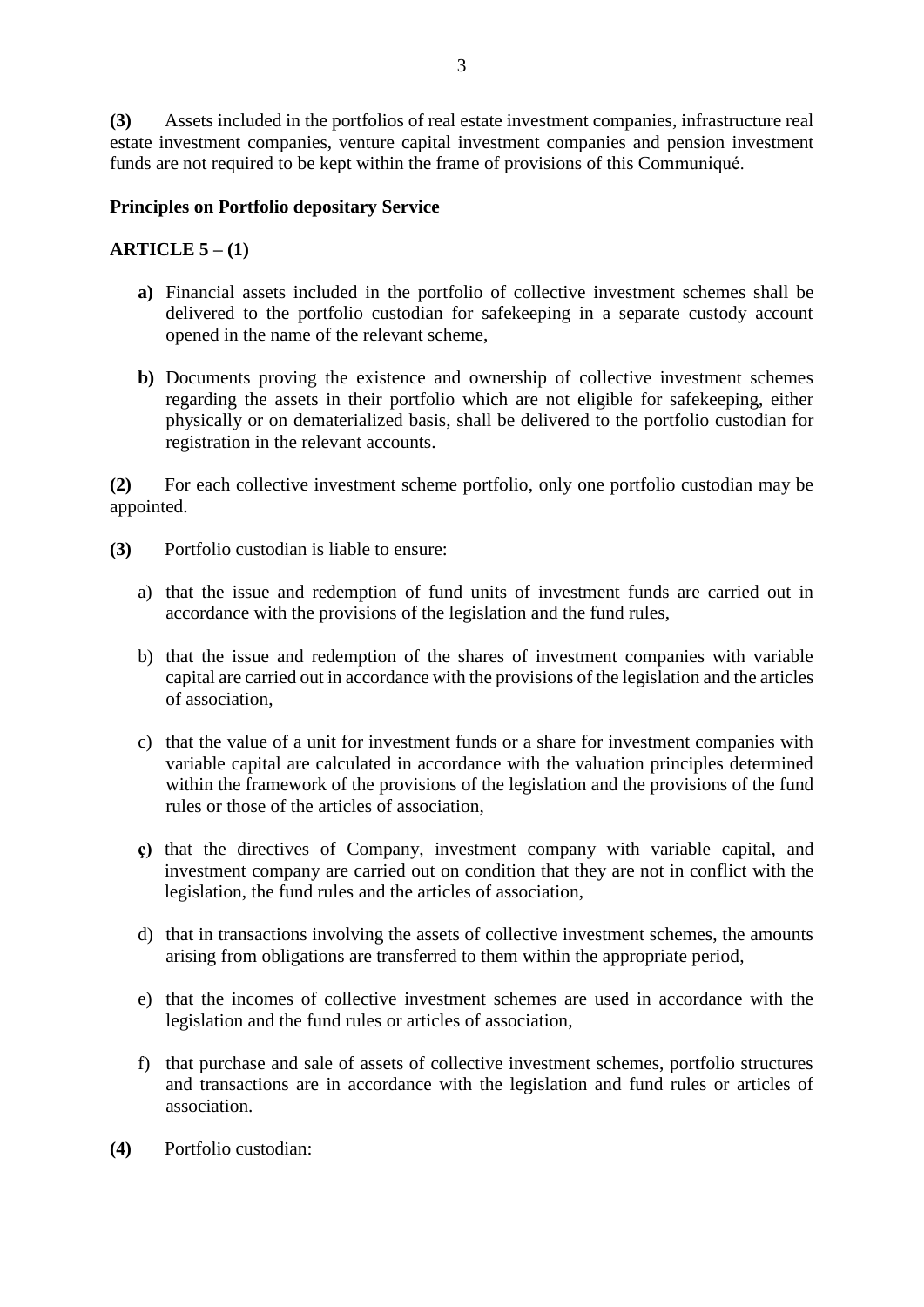- **a)** with respect to the obligations set forth in subparagraphs (a) and (b) of the third paragraph of this Article, at minimum:
	- **1)** should ensure that appropriate procedures are determined, and controls are conducted in accordance with such procedures, with regard to reconciliation of the numbers of shares and fund units issued and redeemed pursuant to the share and fund unit trading orders received by collective investment scheme, by the Company or by outside service providers, and of the calculated trading price of these transactions,
	- **2)** should continuously supervise the compliance of the number of shares of collective investment schemes kept in CRA records with the number of shares in the relevant collective investment scheme's own accounts,
	- **3)** should assure the compliance of actual share issue and redemption transactions with the principles set forth in the applicable laws, fund rules, prospectus or articles of association.
- **b)** with respect to the obligations set forth in subparagraph (c) of third paragraph of this Article, at minimum:
	- **1)** should ensure that procedures and principles consistent with and appropriate to the structure of collective investment schemes to which portfolio depositary service is provided are determined, effectively applied and reviewed with periodical intervals, in order the valuation of assets included in portfolios of collective investment scheme to be done within the framework of provisions of the applicable laws, fund rules, prospectus or articles of association,
	- **2)** in cases where valuation, accounting, operations and similar other services relating to the portfolio of collective investment scheme are received from a corporation other than the Company or investment company, is liable to control and check whether the relevant services are purchased and received within the framework of the relevant regulations of the Board.
- **c)** with respect to the obligations set forth in subparagraphs (ç) and (f) of third paragraph of this Article, at minimum:
	- **1)** should determine and apply procedures and principles, appropriate to the structure of collective investment schemes, which will ensure confirmation of compliance of the Company's and investment company's instructions with the provisions of the applicable laws, fund rules, prospectus or articles of association,
	- **2)** should particularly check the compliance of instructions of collective investment schemes with investment strategies and limitations and leveraged transaction limits set forth in their fund rules or articles of association and prospectus,
	- **3)** should determine the procedures and principles relating to actions and measures to be taken with respect to instructions of collective investment schemes in conflict with transaction limits and portfolio limitations. If transactions in conflict with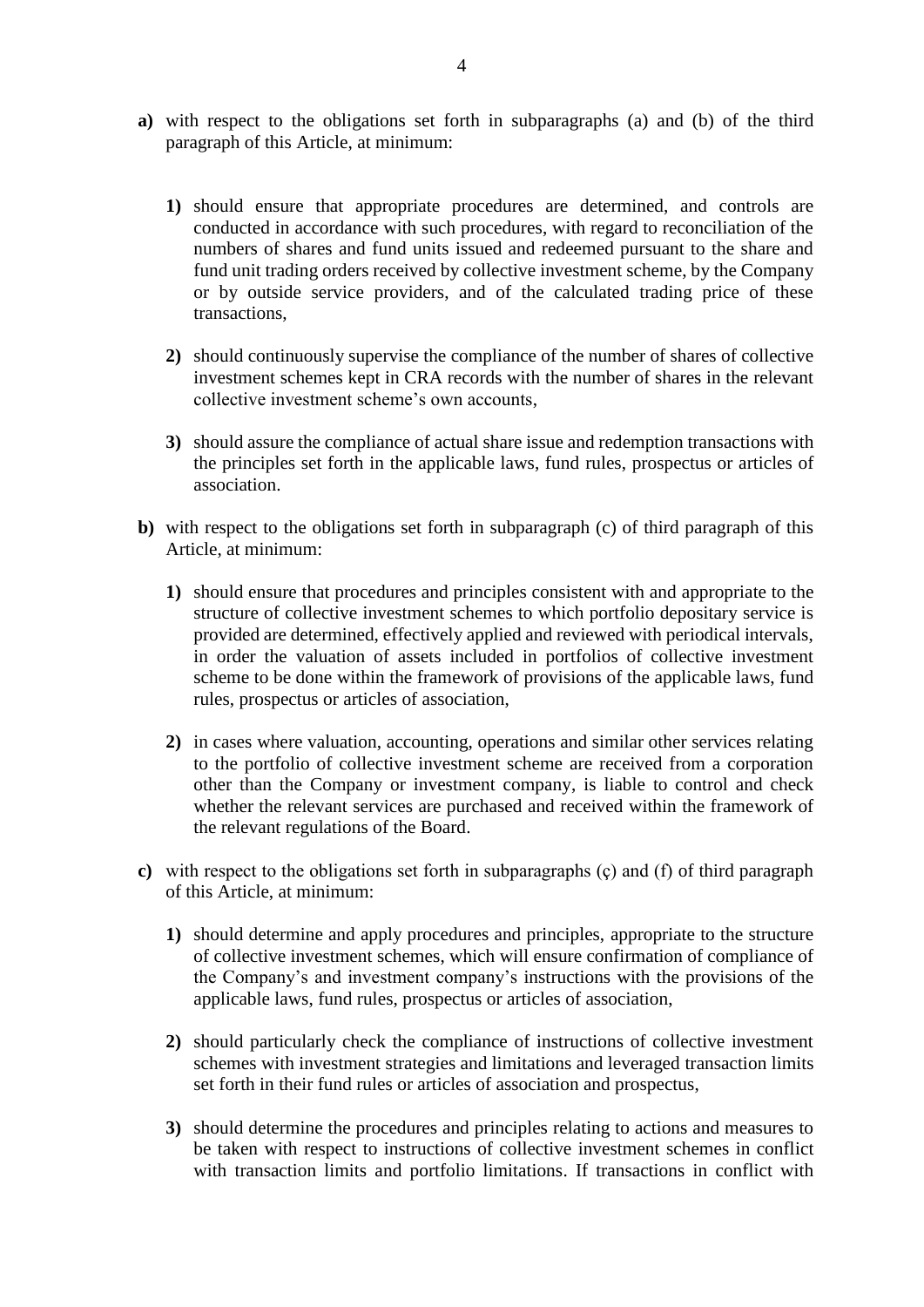portfolio limits and limitations are detected after completion of the transaction, should request the collective investment scheme or the Company to correct the transactions realized in conflict with the said rules. If the transactions are not corrected by the relevant collective investment scheme or the Company, such failure shall be notified by the portfolio custodian to the Board by the fastest means of communication. If the collective investment schemes suffer from losses and damages due to failure of the portfolio custodian in performance of its obligations specified in this subparagraph, it is also the responsibility of the portfolio custodian to indemnify such losses and damages. The portfolio custodian may at all times take actions and measures preventing the fulfillment of such instructions, provided that it is specified so in the custody agreement.

- **ç)** with respect to the obligations set forth in subparagraph (d) of third paragraph of this Article, at minimum:
	- **1)** should form the infrastructure, and ensure that procedures are determined, as required for ensuring that in transactions involving the assets of collective investment schemes, the amounts arising from obligations are transferred to them within the appropriate period,
	- **2)** if the said transactions are not made in an organized market, the appropriate period of time mentioned in the first subparagraph of this paragraph should be separately assessed for each transaction, by considering the characteristics of the subject transaction, and the provisions of agreement, if any.
- **d)** with respect to the obligations set forth in subparagraph (e) of the third paragraph of this Article, at minimum:
	- **1)** should ensure that the revenues are calculated in accordance with the rules and provisions set forth in the fund rules, prospectus and articles of association of the collective investment scheme and in the applicable laws,
	- **2)** if negative and/or qualified opinions are expressed in independent audit reports of collective investment schemes, should ensure that required actions and measures are taken for the matters mentioned in the opinions,
	- **3)** should check whether dividend payments of collective investment schemes are made in accordance with the fund rules, prospectus, articles of association and applicable laws, and within the framework of profit distribution policy announced by investment companies, or not.

**(5)** The portfolio custodian is further liable to ensure that all cash flows of collective investment scheme are properly monitored, and particularly that payments made by shareholders and fund unit holders at the time of purchase are transferred to the collective investment scheme portfolio, and that all cash belonging to the collective investment scheme is held in accounts opened in the name of the relevant collective investment scheme.

**(6)** Following determination of the portfolio custodian, information relating to all accounts opened in the name of collective investment scheme is reported to the portfolio custodian. An account cannot be opened in any institution in the name of collective investment scheme beyond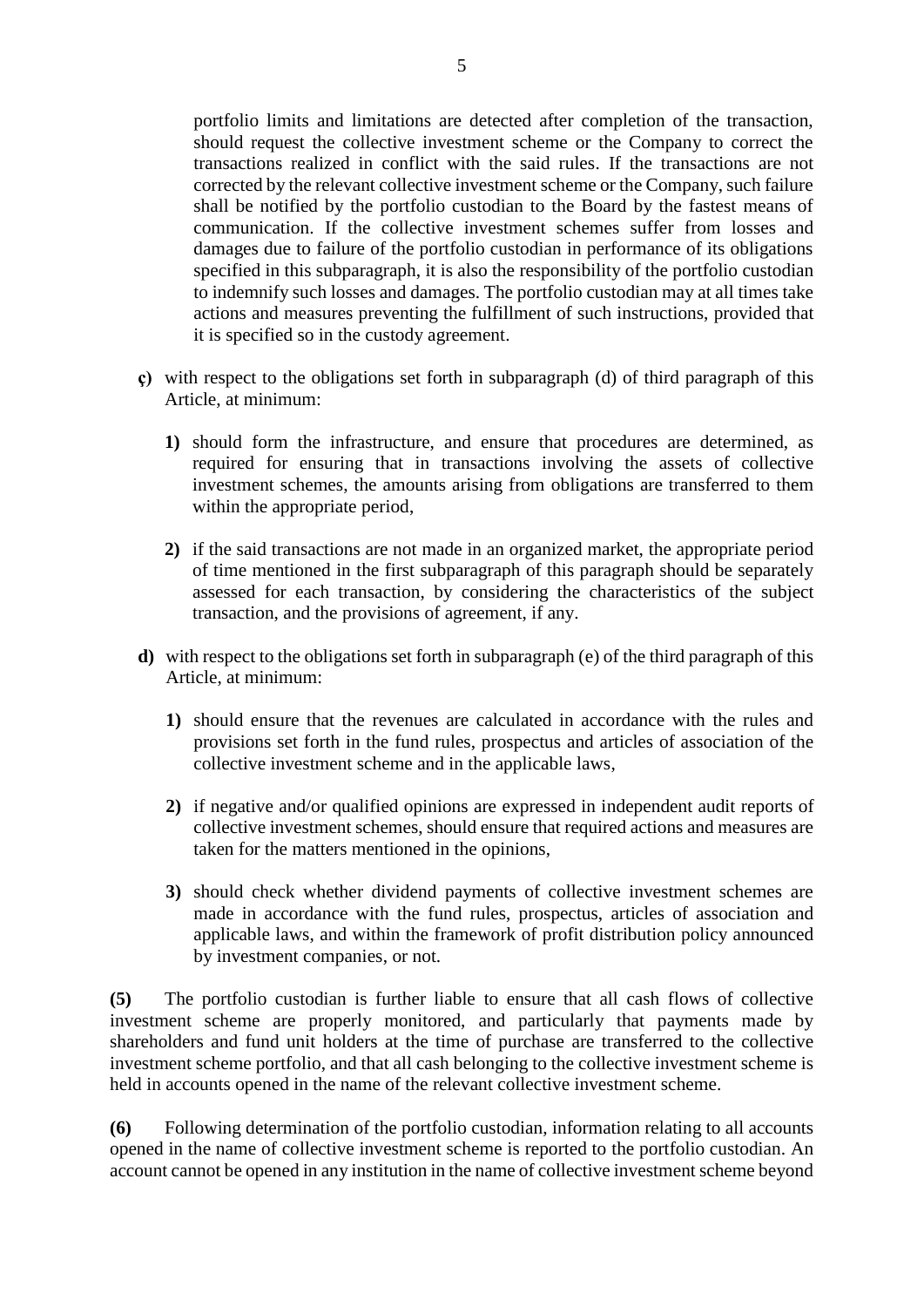knowledge of the portfolio custodian. It is the responsibility of the Company and the investment company to ensure timely and accurate access of the portfolio custodian to all information relating to all cash flows in cash accounts opened in and held with third parties. The transactions of cash inflow to and cash outflow from cash accounts opened in third parties shall be executed through the accounts of collective investment scheme opened in and held with the portfolio custodian. The portfolio custodian is, at minimum, obliged to:

- **a)** ensure that cash included in collective investment scheme portfolio is kept in accounts opened in the institutions authorized to collect deposits pursuant to the applicable laws,
- **b)** ensure that procedures required for reconciliation of all cash flows are determined, and such reconciliations are made in appropriate time intervals,
- **c)** ensure the application of appropriate procedures which assure timely detection of cash flows that are material by nature and/or do not fit to operations of collective investment schemes,
- **ç)** review the adequacy of procedures mentioned in subparagraphs (b) and (c) with periodical intervals, and to check all of the reconciliation procedures at least once a year,
- **d)** check the compliance of cash positions in records of the collective investment scheme with the records of collective investment scheme held with the portfolio custodian.

**(7)** Portfolio custodians, other than Takasbank, are required to monitor the money and capital market instruments, precious metals and other assets, which are included in portfolios of collective investment scheme and to which the Takasbank provides custody services, in accounts opened in and Takasbank in the name of the relevant collective investment scheme. Required information about other assets and their values are reported to or made available for access by the Takasbank. Even in this case, the obligations and liabilities of portfolio custodians continue to exist.

**(8)** Portfolio custodian should supervise the conformity of all expenses of collective investment schemes to the principles set forth in fund rules or articles of association and prospectus.

**(9)** The Company and investment companies are obliged to provide the portfolio custodian with all information and documents required for portfolio custodian to fulfill its duties determined by this Communiqué. Portfolio custodian is obliged to enable the Company and investment company to observe the information relating to portfolios covered by its custody services, and to furnish the required reports in the electronic environment.

**(10)** If, in the course of performance of its obligations arising out of this Article, portfolio custodian detects any non-compliance, it should urgently inform the investment company or the Company so as to ensure that the required measures and actions are taken in the interest of shareholders or fund unit holders. The portfolio custodian shall urgently report also to the Board the material non-compliances detected in the course of performance of its obligations arising out of this Article. Such material non-compliances, and procedures relating to notices to be issued within the context of provisions of this paragraph, and periods of time to be granted for correction of non-compliances are determined in writing by Board of Directors of the portfolio custodian. The portfolio custodian should further monitor continuously all of the actions and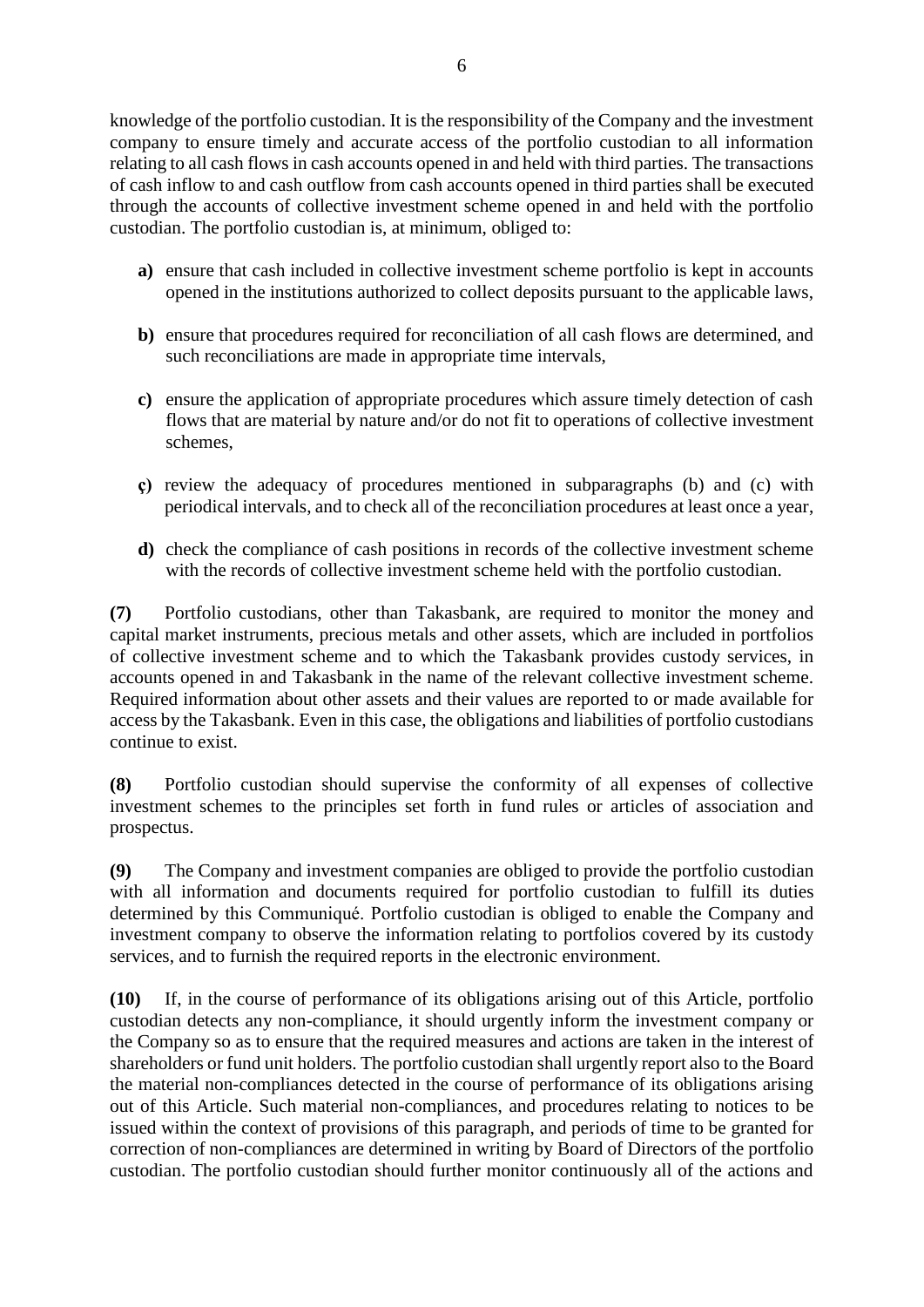measures taken by the Company or the investment company upon receipt of said notices, and if non-compliances are not corrected or remedied within the periods of time determined within the context of provisions of this paragraph, must warn the relevant investment company or the Company and to keep the Board informed.

### **THIRD CHAPTER Principles Relating to Portfolio Custodians**

## **Principles Relating to Authorization as Portfolio Custodian**

**ARTICLE 6 – (1)** Takasbank, and banks and intermediary institutions authorized by the Board may provide portfolio depositary services provided that they comply with the terms and conditions specified in this Communiqué.

**(2)** Banks and intermediary institutions willing to provide portfolio depositary services shall apply to the Board for the license for portfolio depositary activities, with the application form, the standards of which shall be determined by the Board, together with requested information and documents attached to the said form. In order for Board to deem the applications eligible for evaluation, , the relevant bank or intermediary institution:

- **a)** should be a custodian member registered in CRA and in Takasbank,
- **b)** should have built its internal control procedures and risk management system,
- **c)** should have established an organizational structure which can minimize the probable conflicts of interest with other activities and can provide the required independence,
- **ç)** should have the required technical equipment, software and a sufficient number of personnel for effective and efficient conduct of the activities,
- **d)** should have built and activated the information technology systems and technological infrastructure required for safekeeping activities, and should have made the required arrangements, and should have taken all measures and actions for protection of information technology infrastructure against malicious software and for prevention of frauds and swindling which may take place at the authorized custodian,
- **e)** should have taken all measures and actions for prevention of probable frauds and swindling arising out of the personnel or the system,
- **f)** should have built work flow procedures and organization structure which prevent the sharing of information of the relevant collective investment scheme among different internal and external units against the interests of collective investment scheme in the course of provision of custody services,
- **g)** should have made a list of financial assets and precious metals to be held in custody,
- **h)** should have determined the documents authenticating the existence and ownership of the assets other than those listed in subparagraph (g) of this paragraph.
- **(3)** Banks which will engage in portfolio depositary services:
	- **a)** should have the minimum paid capital required pursuant to their own special laws and regulations,
	- **b)** should not have their activities entirely or in particular fields of business suspended permanently or temporarily for a period of 1 month or more during the recent one year pursuant to their own special laws and regulations and the capital markets legislation.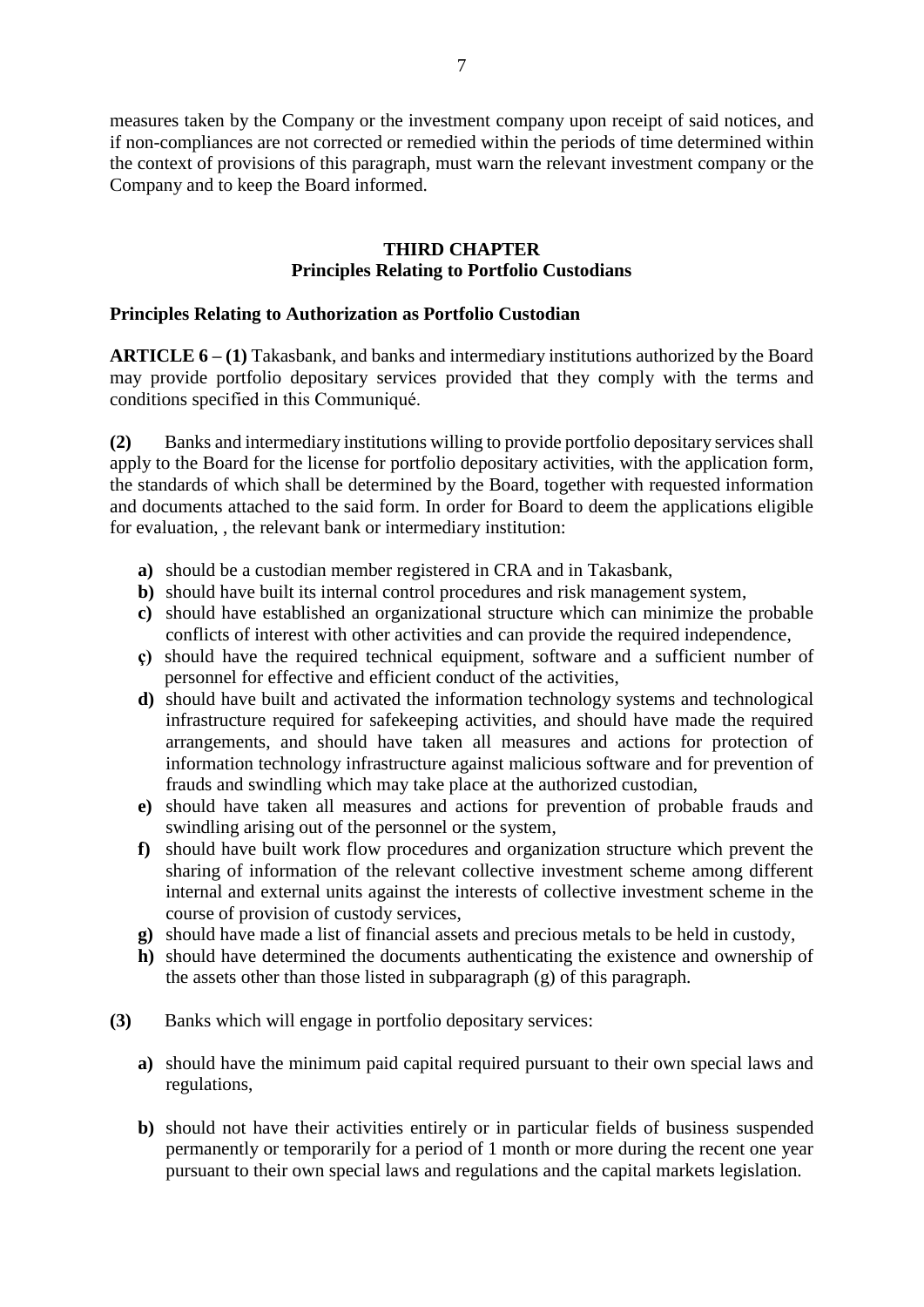The Board takes the assent of the Banking Regulation and Supervision Agency about the banks which will carry out such activities.

**(4)** In addition to the conditions set forth in this Communiqué, banks and intermediary institutions which will serve as portfolio custodian should have been authorized to provide general custody services pursuant to regulations of the Board pertaining to investment services and activities.. Intermediary institutions which will serve as portfolio custodian cannot provide the relevant collective investment scheme any share trading intermediation services.

**(5)** In order for Takasbank to offer portfolio depositary services, the information and documents authenticating fulfillment of conditions set forth in the second paragraph of this Article should have been delivered to the Board.

# **Duties of Portfolio Custodian**

**ARTICLE 7 – (1)** Portfolio custodian:

- **a)** ensures that the assets belonging to collective investment schemes are separately held in safekeeping in such manner that they shall not to be damaged or lost, and so as to show clearly the ownership by collective investment scheme,
- **b)** regularly monitors assets, rights and their movements separately for each collective investment scheme in its documentation and recording system,
- **c)** cannot hold assets of collective investment schemes in its possession or in its own accounts in other institutions, and cannot associate them with its own assets.

**(2)** Portfolio custodian appointed for custody services for portfolio of a collective investment scheme may provide the relevant collective investment scheme with portfolio valuation, operations and accounting services, intermediation services in trading of fund units and other services to be deemed appropriate by the Board, on condition that the custody service is functionally and hierarchically separated from other services, and potential conflicts of interest are properly determined and prevented, and if they cannot be prevented, are managed and it is disclosed to investors of collective investment scheme.

**(3)** Portfolio custodian should, every day, reconcile the assets in safekeeping with the institutions providing central custody services to these assets, and with the Company or the investment company.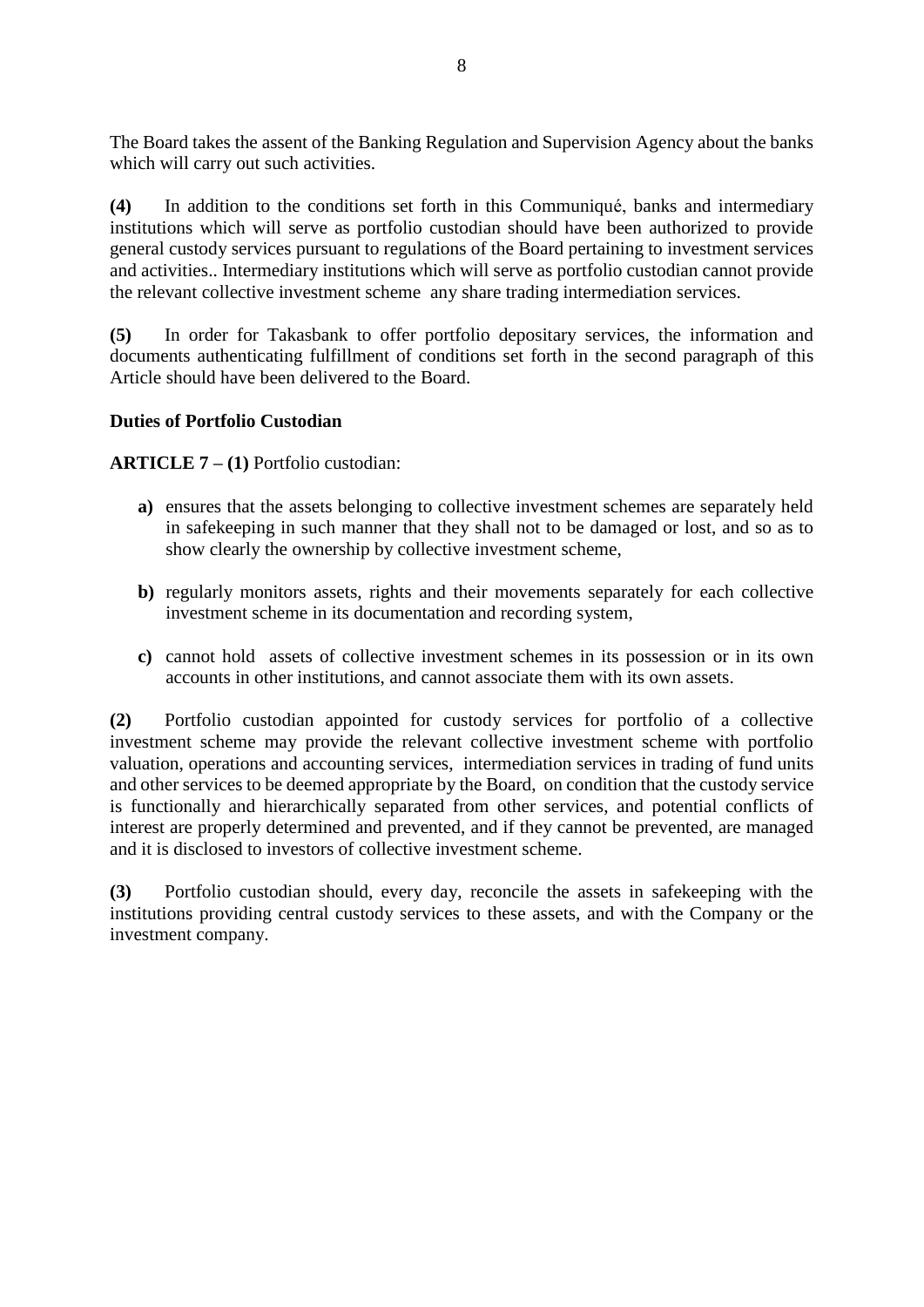**(4)** Portfolio custodian is liable to constitute and implement the policies required for definition, prevention, management, supervision and disclosure of potential conflicts of interest which it may encounter in the course of provision of portfolio depositary services.

# **Organization Structure of Portfolio Custodians**

**ARTICLE 8** – (1) Custody service unit should be separated from all other units of portfolio custodian. Security of information regarding collective investment scheme in the custodian should be maintained.

**(2)** Job definitions and work flow procedures containing authorizations, duties, responsibilities of specialists of every level assigned in the custody service unit of portfolio custodian are documented in writing, and decided by the Board of Directors, and delivered to the relevant personnel in return for a signed acknowledgement of receipt. Said job definitions should also contain the obligations of all personnel of custody unit to perform their duties in accordance with written procedures to provide an efficient internal control relating to custody services, as well as the procedures for reporting to the top management of such events as practices that do not fit to the professional principles and activities in conflict with the corporate policies or illegal activities. Changes in the duties, authorizations and responsibilities and in the work flow procedures are also notified to the personnel in return for a signed acknowledgement of receipt.

**(3)** Custody service unit should employ a sufficient number of specialists depending on the transaction volume and the size of portfolio held in safekeeping. Manager of custody service unit should have a minimum past experience of five years in capital markets and/or banking fields, and should hold a Capital Market Activities Advanced Level License Certificate and a Derivative Instruments License Certificate pursuant to the regulations of the Board pertaining to licensing, and specialists of custody service unit should, depending on the job definitions, have a Clearing and Operations Responsible License Certificate and/or a Derivatives Accounting and Operations Responsible License Certificate pursuant to the regulations of the Board pertaining to licensing.

# **Portfolio Depositary Agreement**

**ARTICLE 9 – (1)** An agreement must be signed between the portfolio custodian and the Company or investment company, covering the authorizations and responsibilities of the parties, showing the methodology of information flow required for the portfolio custodian to execute its duties, minimum contents of which are shown in the annex of this Communiqué. The agreement cannot contain any provision in conflict with the provisions of the Law and this Communiqué.

# **Replacement of Portfolio Custodian**

**ARTICLE 10 – (1)** Upon termination of portfolio depositary agreement or if and when the portfolio custodian no longer meets the qualifications sought for in this Communiqué, the Company or the investment company is required to sign an agreement with another portfolio custodian meeting the qualifications listed in this Communiqué and deemed appropriate by the Board. The liability of the portfolio custodian being a party to the former agreement remains in force until the new agreement enters into force. In the event that the Company or the investment company wishes to replace the contracted portfolio custodian, or the portfolio custodian wishes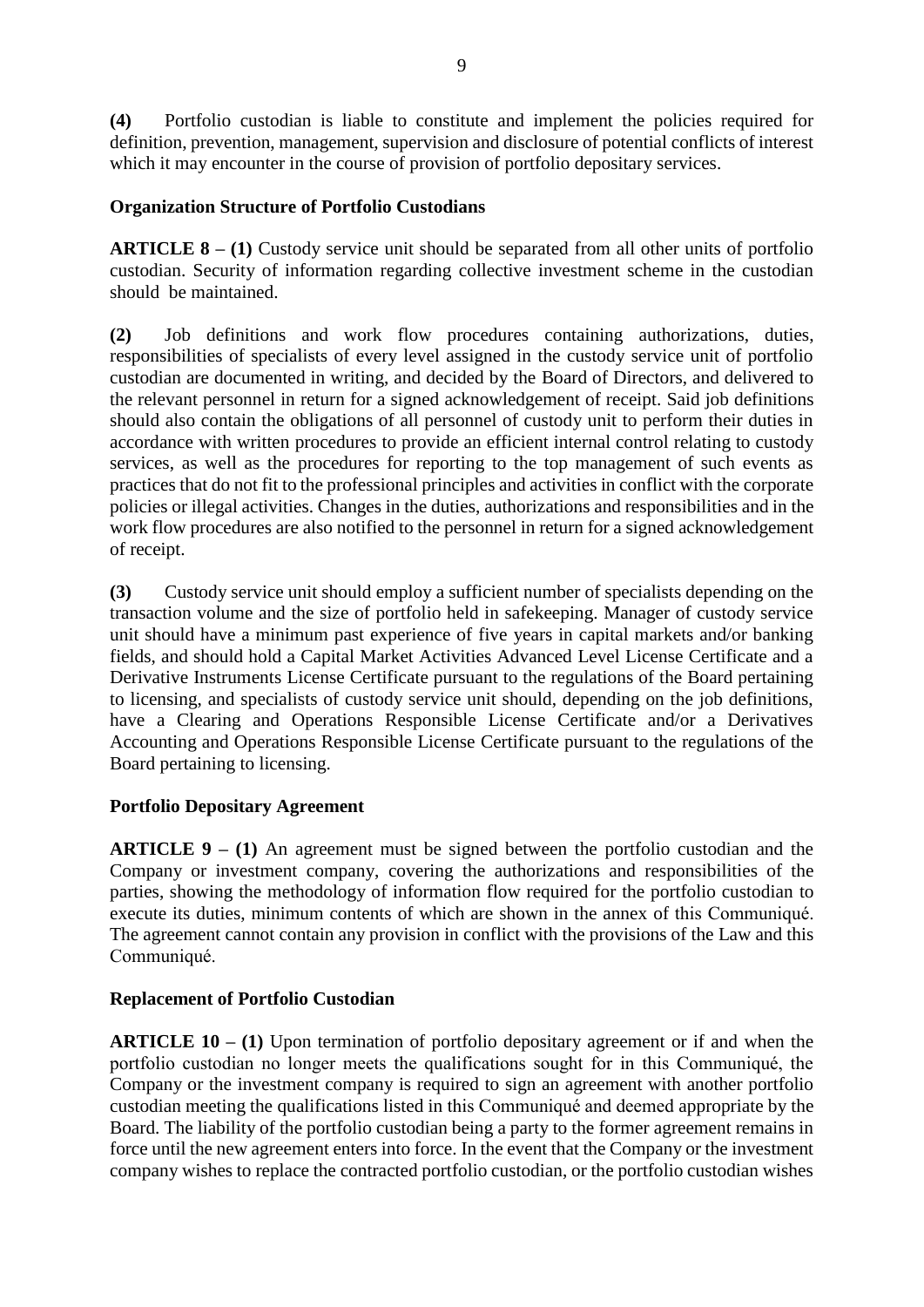to terminate the agreement, it is notified to the counterparty and the Board, together with reasons thereof, no later than 90 days in advance.

**(2)** The Board may, if and when deemed necessary, request the Company or the investment company to replace the portfolio custodian.

# **Liability Arising Out of Portfolio Depositary Service**

**ARTICLE 11 – (1)** The institution in charge of portfolio depositary service under this Communiqué shall be liable for all kinds of damages and losses caused to the Company and the fund unit holders in investment funds, and to the Company in investment companies, due to non-performance of its contractual obligations.

**(2)** The Company or the investment company is under obligation to claim the portfolio custodian, and the portfolio custodian is under obligation to claim the Company or the investment company, to indemnify and compensate its damages arising out of breach of the provisions of the Law and this Communiqué. Shareholders or fund holders hereby reserve their rights to file a lawsuit against the Company, investment company or portfolio custodian.

**(3)** Portfolio custodian is not liable for damages and losses arising out of management of portfolios receiving portfolio depositary service hereunder or out of market price movements.

**(4)** Portfolio depositary agreement cannot contain provisions restricting the scope of responsibilities of portfolio custodian stipulated in the pertinent provisions of the Law and this Communiqué.

# **Provisions on Use of Sub-custodian**

**ARTICLE 12 – (1)** A non-bank portfolio custodian may keep the assets in its custody in other portfolio custodians authorized by the Board, provided that it is required due to an objective reason, and prior consent of the Company or the investment company is taken, and efficient supervision is applied thereon; however, even in this case, it is not permitted to transfer its duties and functions specified in third paragraph of Article 5 of this Communiqué. In this case, sub-custodian is held liable jointly with portfolio custodian for the damages and losses caused to the Company and the fund unit holders in investment funds and to the company itself in investment companies, with regard to assets kept in custody.

**(2)** If and when portfolio custodian uses sub-custodians, it is, at the minimum, under obligation to ensure:

- **a)** that the accounts and records of sub-custodian are held and managed in such manner to ensure that the financial assets and cash kept by portfolio custodian in the name of collective investment schemes are separated from the sub-custodian's own assets and its customers' assets, and that in the case of bankruptcy of sub-custodian, these assets are kept under protection,
- **b)** consistency of assets delivered to sub-custodian in the name of collective investment schemes with the records of sub-custodian pertaining to such assets,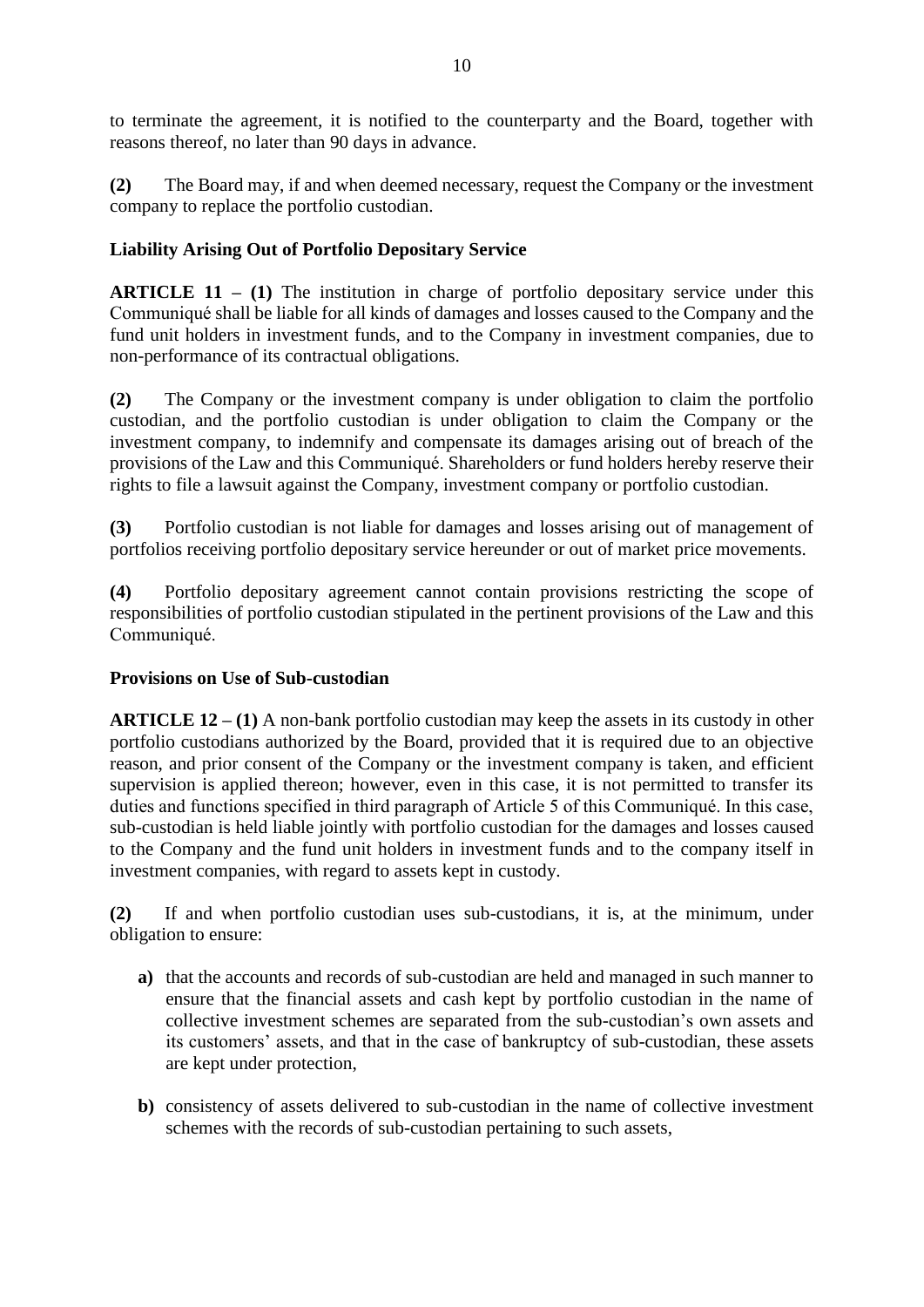- **c)** that a regular reconciliation is done between its own accounts and records and the subcustodian's accounts and records,
- **ç)** that an adequate organization is constituted in order to minimize the risks which may be exposed to by financial assets or by rights relating to financial assets as a result of fraud, mismanagement, incomplete records or negligence.

**(3)** Sub-custodian cannot keep the assets in other institutions offering portfolio depositary services.

# **Principle of Independence**

**ARTICLE 13 – (1)** Managers of, and persons authorized to represent and bind, the portfolio custodian cannot become a partner, manager or representative of the Company managing the relevant collective investment scheme portfolio. Nor can the shareholders or managers of, and persons authorized to represent and bind, the Company become a manager or representative of the portfolio custodian. For the purposes of this provision, managers and persons authorized to represent and bind are Chairman and members of Board of Directors, and general manager and assistant general managers, and managers of departments in charge of capital market activities, and executives of these managers.

**(2)** In performing its duties and functions, the portfolio custodian is under obligation to act independently from the Company and the investment company and only in the interests of shareholders and fund unit holders. Independence refers to a set of behaviors and acts assuring honest and neutral performance of professional activities.

**(3)** Employees of custody service unit are, while performing their duties and functions, liable to avoid probable conflicts of interests and not to allow any intervention which may affect their honesty and neutrality.

# **Confidentiality**

**ARTICLE 14 – (1)** Executives and employees of portfolio custodian cannot disclose the secrets coming to their knowledge in the course of performance of their duties about collective investment schemes receiving portfolio depositary services, and cannot use such secrets in their own interests or in the interests of third parties.

**(2)** Announcements and advertisements published and disclosed to public as per the applicable laws, and disclosure of confidential information to the relevant authorities in the course of any kind of juridical or  $-$  to the extent authorized by laws  $-$  administrative inquiries and investigations are not deemed as a breach of confidentiality.

# **Principles on Use of Administrative and Financial Rights**

**ARTICLE 15 – (1)** Portfolio custodian may, depending on the authorization granted to it in the custody agreement, offer and render such services as collection and payment of principal, interests, dividends and similar other revenues of financial assets, and use of rights of option on newly issued shares and of votes associated to shares, in the name and account of the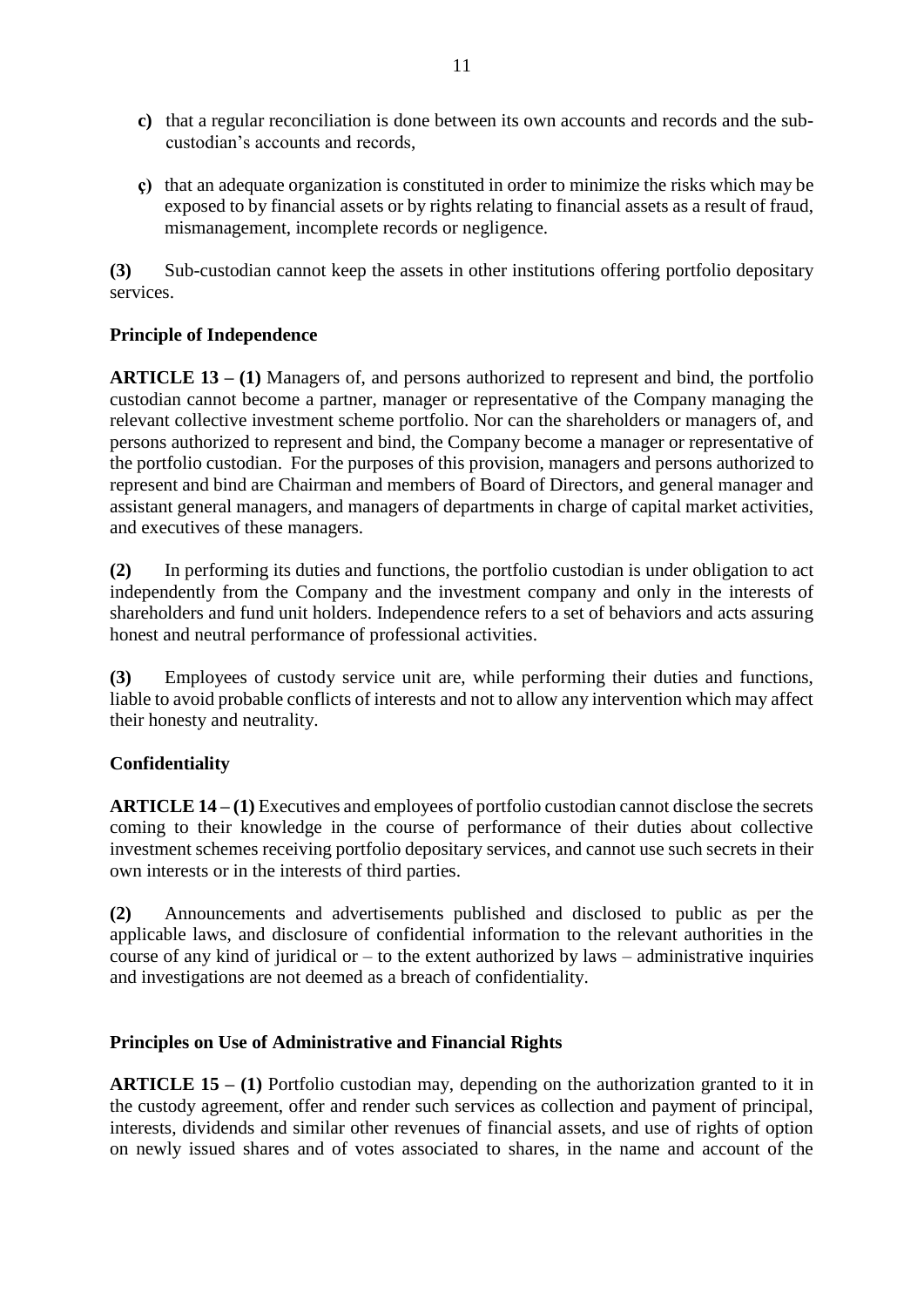collective investment scheme and in accordance with instructions of the Company or the investment company.

### **FOURTH CHAPTER Principles on Supervision and Audit and Internal Audit System of Portfolio Custodians**

### **Independent Audit**

**ARTICLE 16 – (1)** For the purpose of determination of existence by the custodian, of the assets included in the portfolios of collective investment scheme receiving portfolio depositary service, it is required to execute an independent audit at least once a year, and to incorporate this issue in the independent audit agreement, and to submit to the Board a copy of the resulting audit report within six business days.

### **Audit of the Board**

**ARTICLE 17 – (1)** Activities and operations of portfolio custodian covered by the Law and this Communiqué are audited by the Board. The Board is authorized to request from the portfolio custodian all information acquired during performance of its duties and functions.

### **Internal Control System**

**ARTICLE 18 – (1)** Internal control system is established in such manner to ensure that all activities and transactions relating to portfolio depositary services are carried out productively and efficiently within the framework of the applicable laws and the work flow procedures, and to assure integrity and reliability of accounting and recording systems, and timely and accurate collection of information in the data system, and prevention and detection of errors, frauds and irregularities. Risks are identified and the required actions are taken in order to minimize the risks of portfolio custodians arising out of errors, frauds and irregularities. Internal control activities of portfolio custodians relating to the custody services are organized and carried out as an integral part of daily activities in such manner to allow the monitoring of detected risks as well. Same person cannot be assigned for operation and control of custody transactions.

**(2)** All policies and procedures relating to internal control system established by portfolio custodians for portfolio depositary services are documented in writing. Internal control procedures relating to custody services may be adopted, put into force or amended only by a decision of Board of Directors of portfolio custodian. Procedures are established in such manner to assure effective and efficient participation of personnel of every level in internal control system.

**(3)** Internal control personnel assigned for activities of internal control system pertaining to custody services is required to have a minimum past professional experience of 3 years in capital markets, accounting, tax, foreign exchange, audit of information systems, business analysis, organization, audit or law fields and to hold a Capital Market Activities Advanced Level License Certificate and a Derivatives License Certificate. Internal control officer cannot assume any duty, or responsibility other than internal control.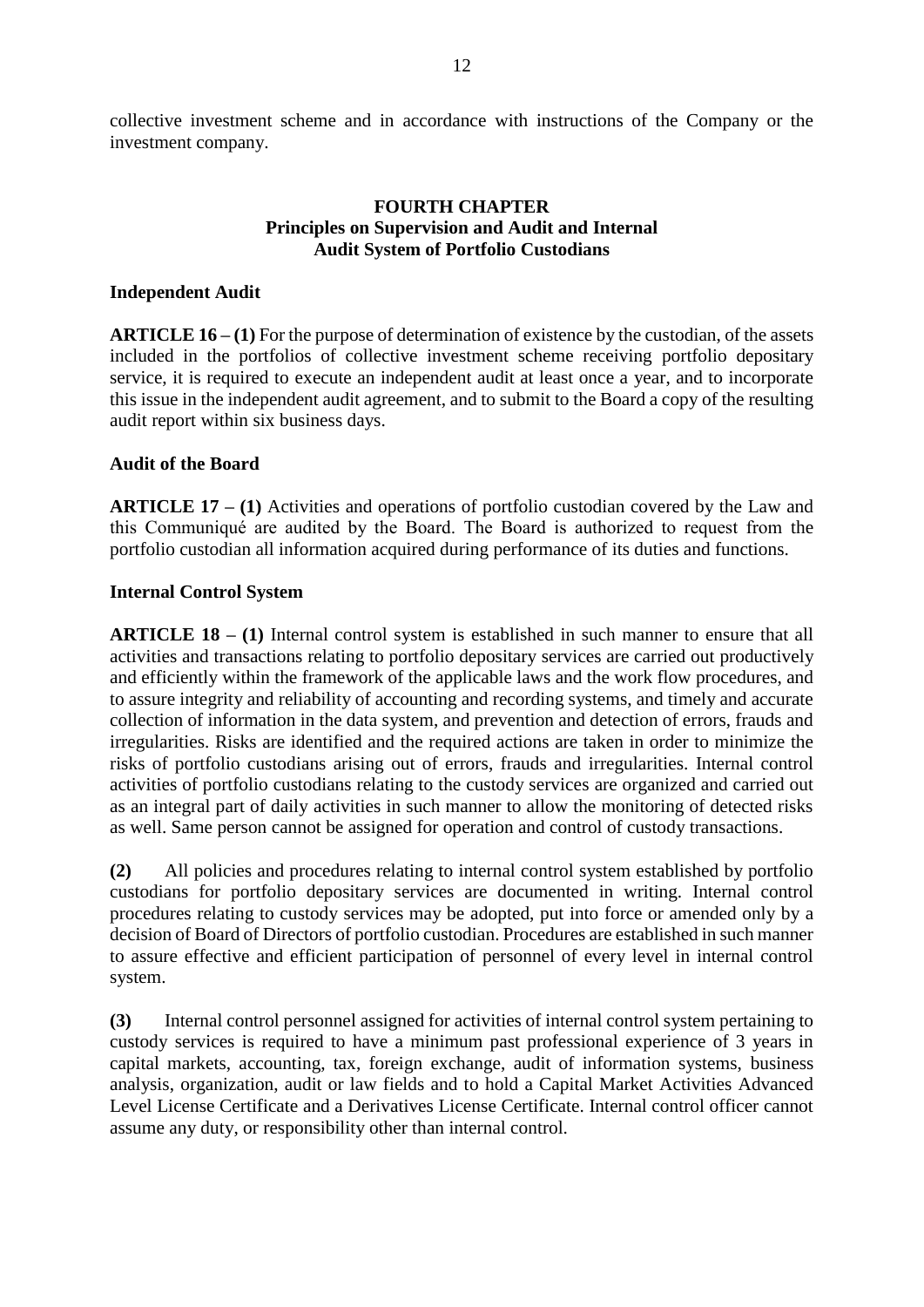## **Risk Management System**

**ARTICLE 19 – (1)** Risk management system includes development of a risk measurement mechanism containing the identification and updating of basic risks covered by portfolio depositary services to be offered to collective investment schemes, and consistent assessment, determination, measurement and control of the risk exposures.

**(2)** Portfolio custodians are under obligation to build risk management systems relating to portfolio depositary services to be offered to collective investment schemes, and to document the relevant procedures in writing. Written procedures relating to risk management may be adopted, put into force or amended only by a decision of Board of Directors of portfolio custodian.

**(3)** Risk management system is constituted in accordance with the size and structure of collective investment schemes receiving the portfolio depositary service, and the nature and risk level of assets to be covered by the portfolio depositary services, and is built as an integral part of internal control system of the portfolio custodian.

**(4)** Where portfolio custodians use sub-custodians, risks of sub-custodians are assessed on the basis of the benchmarks set forth in the risk management system of portfolio custodian.

**(5)** The unit in charge of risk management may be constituted as a part of organization of portfolio custodian, or alternatively, risk management services may be outsourced. However, in any case, the unit in charge of risk management should be independent from the unit in charge of custody services. In the risk management unit there should be a sufficient number of personnel having adequate knowledge and experience for risk control transactions and holding a Capital Market Activities Advanced Level License Certificate and a Derivatives License Certificate. Said personnel shall be responsible for establishment and implementation of risk management system of portfolio custodian.

# **Inspection System**

**ARTICLE 20 – (1)** Activities of portfolio custodian pertaining to custody services are audited by the inspection unit at least once a year through audits of compliance with work flow procedures relating to custody services, and particularly through audits of compliance with laws and operational audits of internal control system, and reports of audits are presented to the Board of Directors of portfolio custodian. The resulting reports and the substantiating documents thereof are required to be kept for at least five years starting from the year following the date of issue thereof, or in the case of emergence of a legal dispute in the meantime, until finalization of the dispute.

**(2)** Upon detection of any event which may lead to unusual and extraordinary results relating to portfolio depositary services, the inspection unit presents its report to the Board of Directors of portfolio custodian and sends a copy to the Board as soon as possible.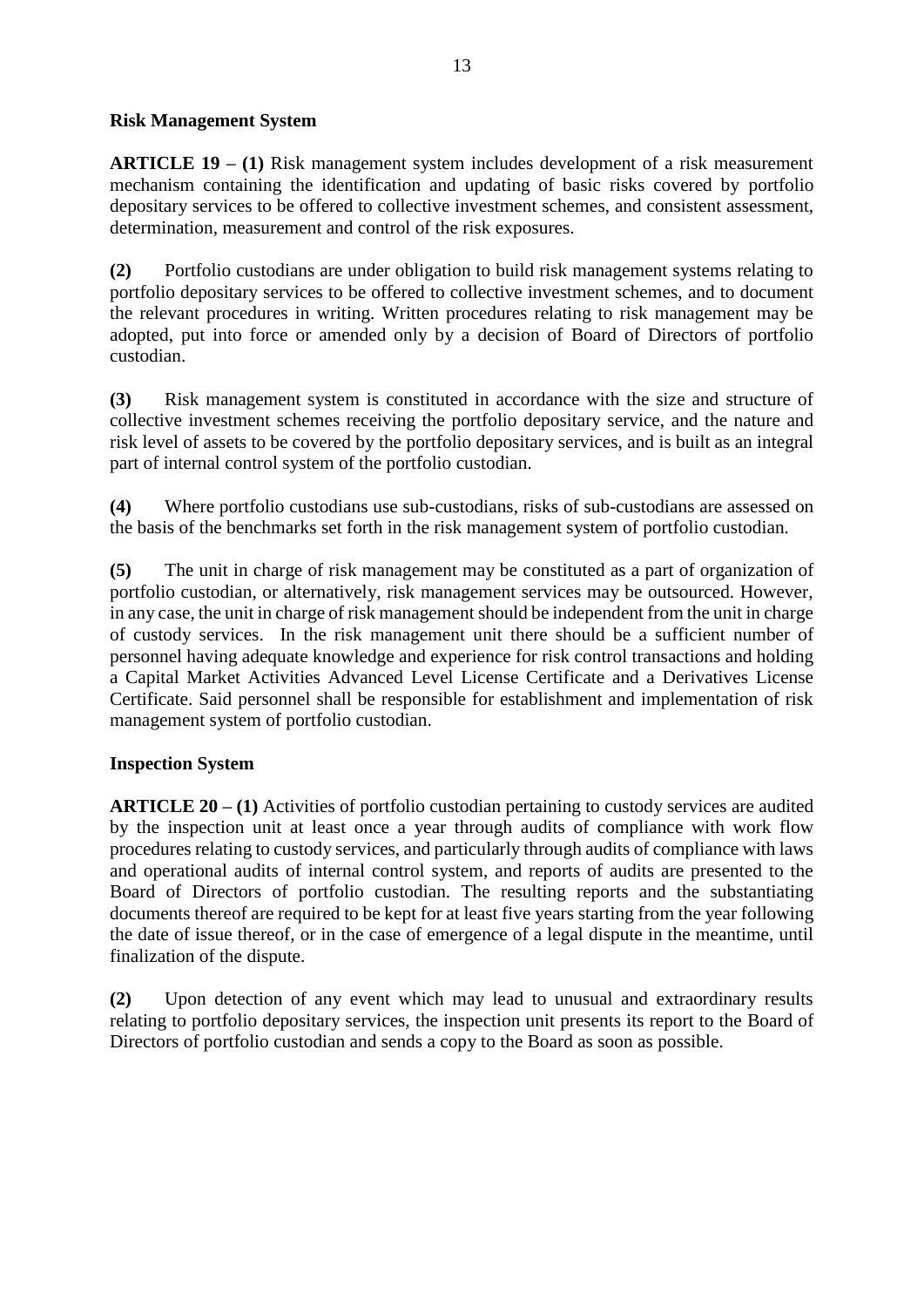# **FIFTH CHAPTER Other Provisions**

## **Principles on Safekeeping of Assets in Individual Investor Portfolios**

**ARTICLE 21 – (1)** Safekeeping of assets contained in individual investor portfolios is subject to and governed by provisions of the Communiqué of the Board pertaining to the principles of investment services and activities and ancillary services.

## **Obligations of Takasbank**

**ARTICLE 22 – (1)** Takasbank checks whether the value of fund units or unit value of shares of collective investment schemes which do not receive portfolio depositary services from itself are calculated in accordance with the valuation principles determined pursuant to the applicable laws, fund rules, prospectus or articles of association or not, and whether the asset sale and purchase, portfolio structure and transactions are compliant with the applicable laws or not, and if any discrepancy is detected, informs the portfolio custodian so as to ensure that the required measures are taken, and further informs the Board in connection with this issue. If the portfolio custodian fails to take the required measures, such determination is reported by Takasbank to the Board on the next business day following the date of determination.

**(2)** Portfolio custodians other than Takasbank are obliged to report to Takasbank both the information to be used for calculation by Takasbank of unit value of fund units and unit net asset value of investment companies, and the accounts kept apart from Takasbank and the payments made from these accounts.

# **Provisions on Banks Operating as Portfolio Custodian**

**TEMPORARY ARTICLE 1 – (1)** In order for banks which are found appropriate by the Board for provision of depositary services as of the effective date of this Communiqué to give custody services to portfolios of collective investment schemes it is obligatory that they apply to the Board for authorization pursuant to the pertinent provisions of this Communiqué

**(2)** Even if the existing managers of custody service units do not hold the license certificates mentioned in the third paragraph of Article 8 of this Communiqué, they shall nevertheless continue their jobs, provided that they have a minimum past experience of five years in capital markets and/or banking fields and they enter the first six exams to be organized following the effective date of this Communiqué. These managers who fail to receive the Capital Market Activities Advanced Level License Certificate until the date of announcement of results of the forth exam, and the Derivatives License Certificate until the date of announcement of results of the sixth exam, shall not be permitted to work as manager of custody service unit as of the end of month following the date of announcement of results of the last exam.

# **Effective Date**

**ARTICLE 23 – (1)** This Communiqué becomes effective as of 1/1/2014.

**Execution**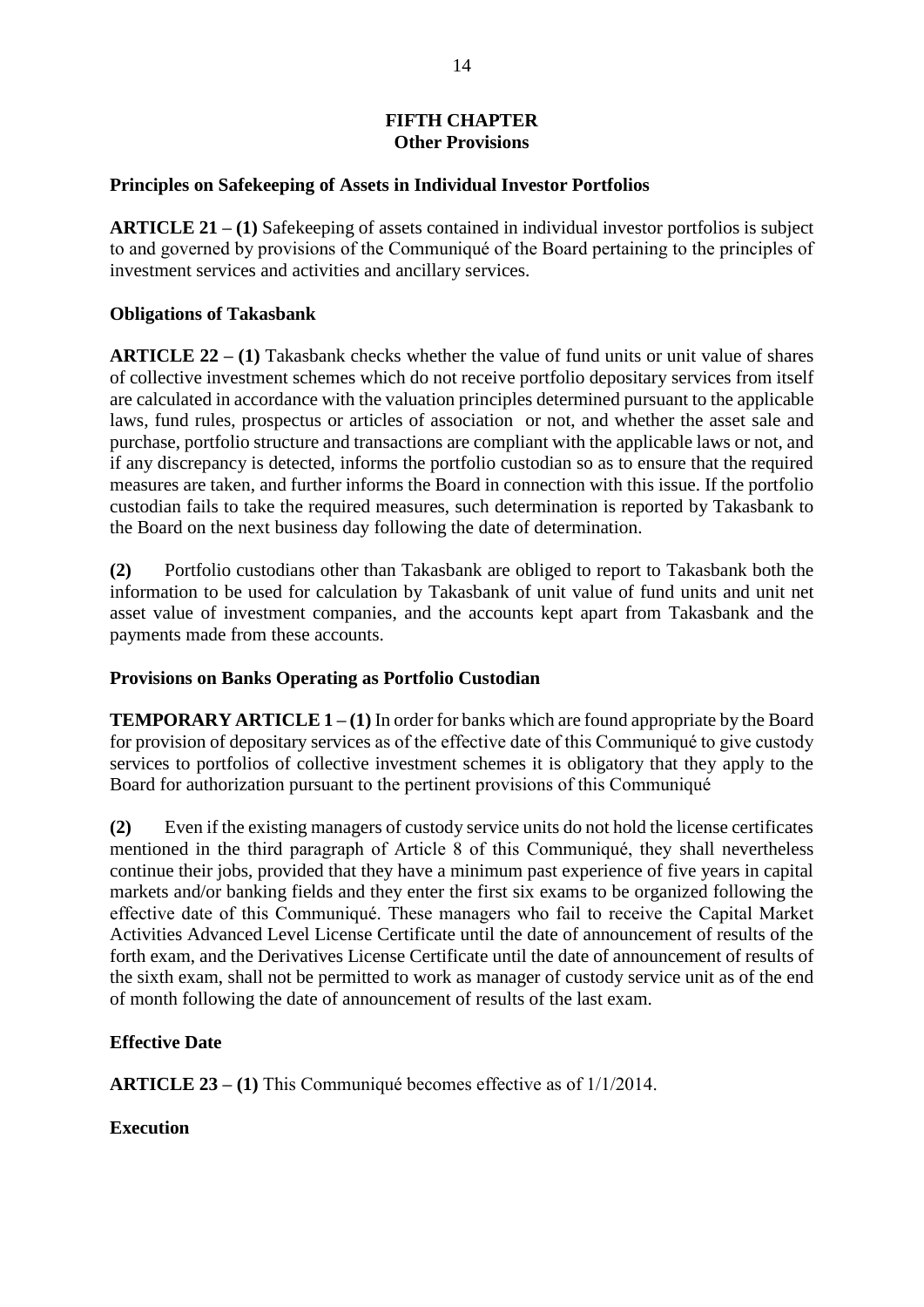**ARTICLE 24 – (1)** The provisions of this Communiqué shall be executed by the Capital Markets Board.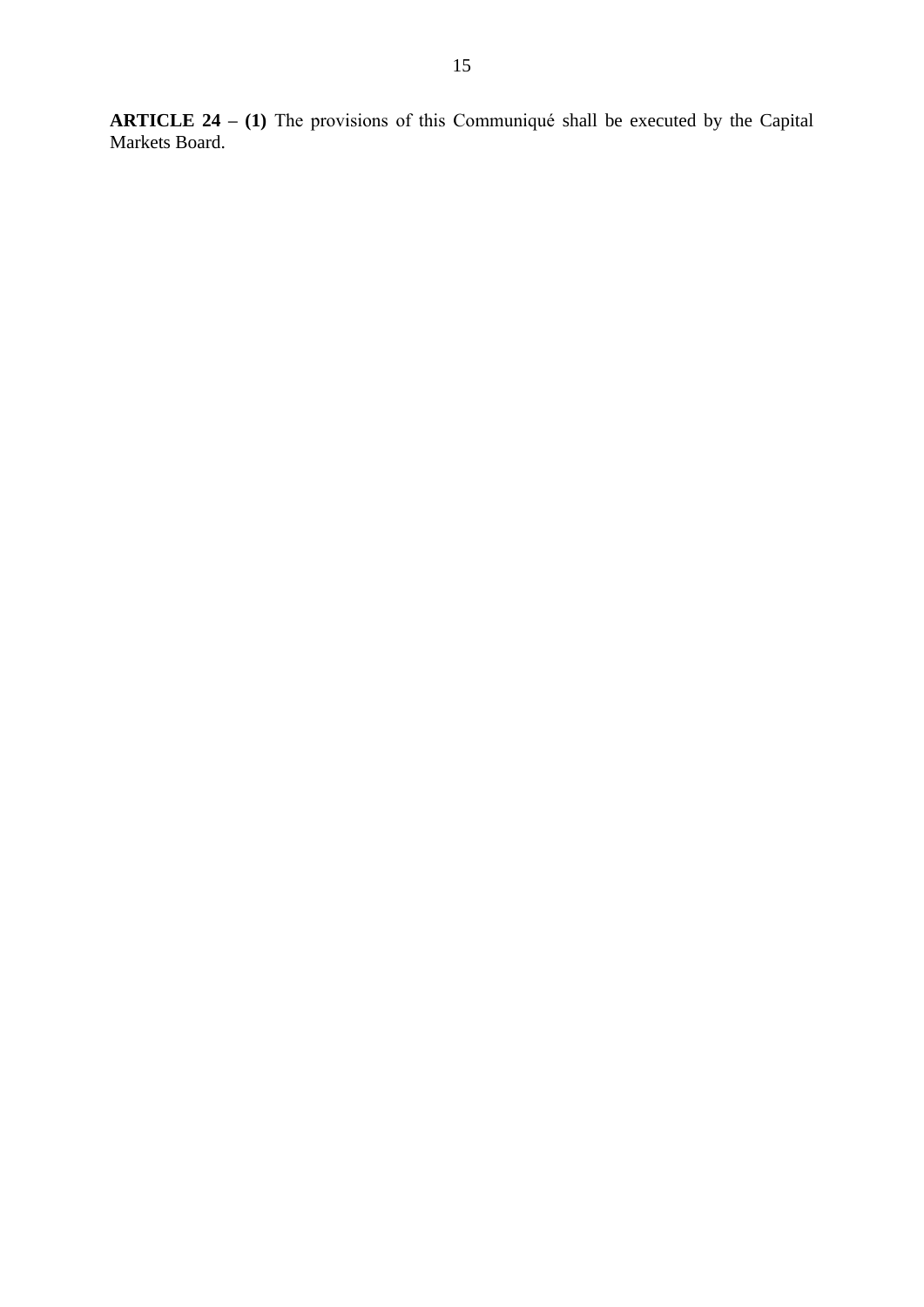### **ANNEX**

## **MINIMUM CONTENTS OF CUSTODY AGREEMENT TO BE SIGNED BETWEEN PORTFOLIO CUSTODIAN AND PORTFOLIO MANAGEMENT COMPANY OR INVESTMENT COMPANY**

- **(1)** Provisions on Procedures To Be Followed by Parties to the Agreement
	- **a)** Information on procedures related to the performance of obligations of the portfolio custodian separately for each type of assets included in the portfolio of collective investment scheme and delivered to the portfolio custodian.
	- **b)** Information on procedures to be followed if the relevant collective investment scheme's investment strategy, fund rules or articles of association or prospectus is projected to be amended, also including the time of information of the portfolio custodian about such revisions and amendments, or whether a prior consent of the custodian is required to be taken for such revisions and amendments or not.
	- **c)** Information on procedures and principles of transfer by the portfolio custodian to portfolio management company or investment company of information required for performance of contractual obligations by portfolio management company or investment company, including the use of their rights on financial assets.
	- **ç)** Information on procedures to be followed for timely, complete and accurate access of portfolio management company or investment company to information about accounts of the collective investment scheme held with the portfolio custodian.
	- **d)** Information on procedures and principles to be followed for access of the portfolio custodian to information to be needed for full performance of its duties.
	- **e)** Information on procedures enabling the portfolio custodian to inquire the affairs and transactions of portfolio management company or investment company, and to measure the reliability of information provided to it, including the onsite inspections and audits to be conducted in portfolio management company or investment company or in third parties from whom they receive services.
	- **f)** Information on procedures enabling portfolio management company or investment company to measure and assess performance of the portfolio custodian in performance of its obligations arising out of the custody agreement.
- **(2)** Provisions on Information Transfer, Confidentiality Obligation and Prevention of Money Laundering
	- **a)** A list of information to be exchanged by and between collective investment scheme, portfolio management company and portfolio custodian with regard to trading, issue, cancellation and repurchasing of shares.
	- **b)** Confidentiality obligations that should be obeyed by the parties.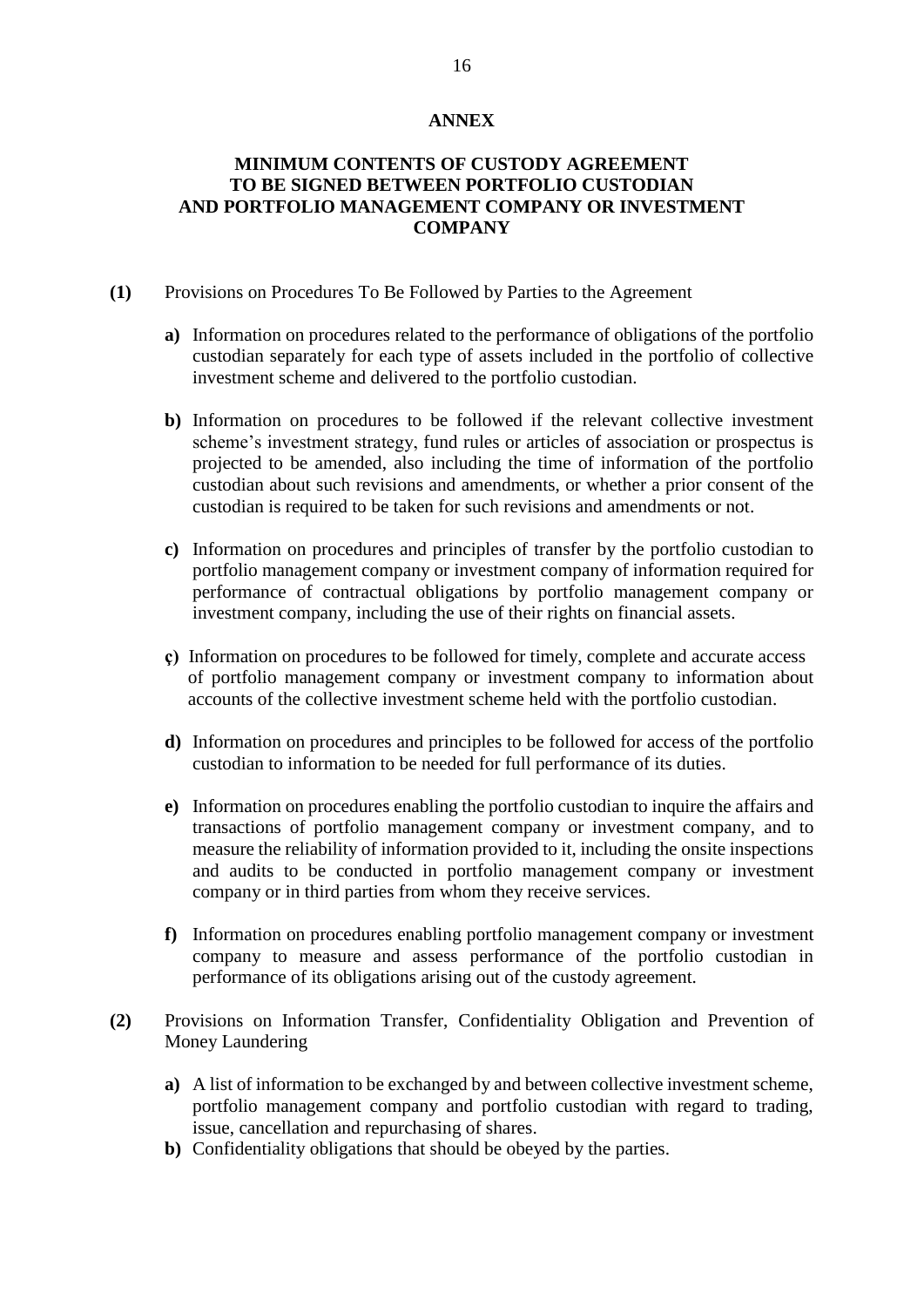- **c)** Information on how the custody unit shall be separated from other departments of portfolio custodian, and a commitment as to security of customer information, and a clause verifying that otherwise, the portfolio custodian shall be held liable.
- **ç)** Duties and responsibilities of parties of the custody agreement for prevention of money laundering and financing of terrorism.
- **d)** A clause stating that a copy of the report of independent audit conducted for determination of availability at the portfolio custodian of the assets included in portfolios to which the portfolio custodian gives custody services shall be submitted to portfolio management company or investment company.

The provisions of this section may in no case be drafted in such manner to prevent the access of the Board to the relevant documents and information.

- **(3)** Provisions on Appointment of Third Parties
	- **a)** In cases where the portfolio custodian or portfolio management company or investment company delegates or transfers some of its duties to a third party a clause stating that detailed information shall be provided about the transferee.
	- **b)** A clause where it is undertaken that information relating to election criteria of the third party and principles of supervision of duties of the third party shall be provided upon demand of either party of the portfolio depositary agreement.
	- **c)** A clause verifying that the obligations of portfolio custodian stipulated in this Communiqué shall remain in force in cases where it transfers all or some of the assets kept in its custody to a sub-custodian.
- **(4)** Provisions on Probable Amendments in and Termination of Agreement
	- **a)** Validity term of the agreement.
	- **b**) Conditions of amendment or termination of the agreement.
	- **c)** Provisions for facilitation of transfer to another custodian if necessary, and provisions on procedures for delivery of all relevant information by the existing portfolio custodian to the other custodian upon such a transfer.
- **(5)** Provisions of Laws Applicable
- **(6)** Electronic Information Transfer

A clause stating that records of subject information shall be kept in cases where the parties are willing to transmit the information flow between them electronically in full or in part.

**(7)** Scope of Agreement